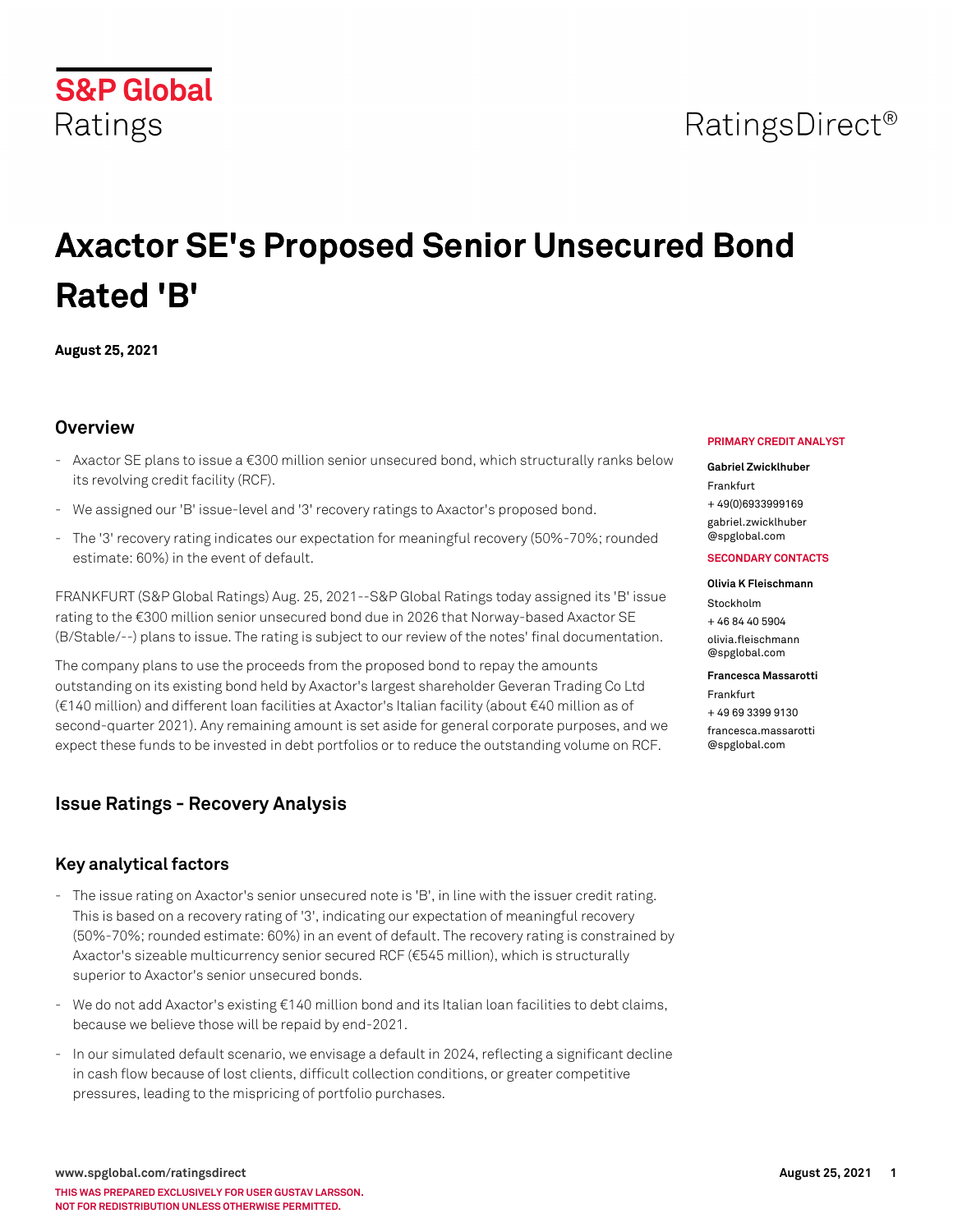- We calculate a combined enterprise value, taking into consideration the different business segments and assuming Axactor finds a potential acquirer for its portfolio of debt receivables. We apply a haircut of 25% to the book value of the debt portfolios. We apply the same haircut on Axactor's remaining real estate-owned portfolio because we expect Axactor will reinvest proceeds from the disposal of real estate assets into debt portfolios.
- In addition, we assume earnings from its third-party servicing business will decline and apply a valuation using a 4.0x EBITDA multiple. We assess Axactor on a going-concern basis given its established relationships with customers.

### **Simulated default assumptions**

- Simulated year of default: 2024
- EBITDA multiple: 4.0x
- Jurisdiction: Norway
- RCF is 85% drawn at default. We do not add Axactor's €75 million accordion option to prior ranking claims because it is not committed, and we don't anticipate it will be used as a funding vehicle within the regular course of business.

### **Key analytical factors**

- Gross enterprise value at default: €867 million
- Net enterprise after 5% administrative costs: €824 million
- Prior ranking claims: €488 million under the RCF
- Collateral value available to unsecured debt: €336 million
- Senior unsecured debt claims: circa €530 million
- Recovery expectation: 50%-70% (rounded estimate: 60%)

Note: Debt amounts include six months of accrued interest that we assume will be owed at default.

## **Related Criteria**

- General Criteria: Group Rating Methodology, July 1, 2019
- Criteria | Corporates | General: Corporate Methodology: Ratios And Adjustments, April 1, 2019
- Criteria | Corporates | General: Recovery Rating Criteria For Speculative-Grade Corporate Issuers, Dec. 7, 2016
- Criteria | Corporates | Recovery: Methodology: Jurisdiction Ranking Assessments, Jan. 20, 2016
- Criteria | Corporates | General: Methodology And Assumptions: Liquidity Descriptors For Global Corporate Issuers, Dec. 16, 2014
- Criteria | Financial Institutions | General: Issue Credit Rating Methodology For Nonbank Financial Institutions And Nonbank Financial Services Companies, Dec. 9, 2014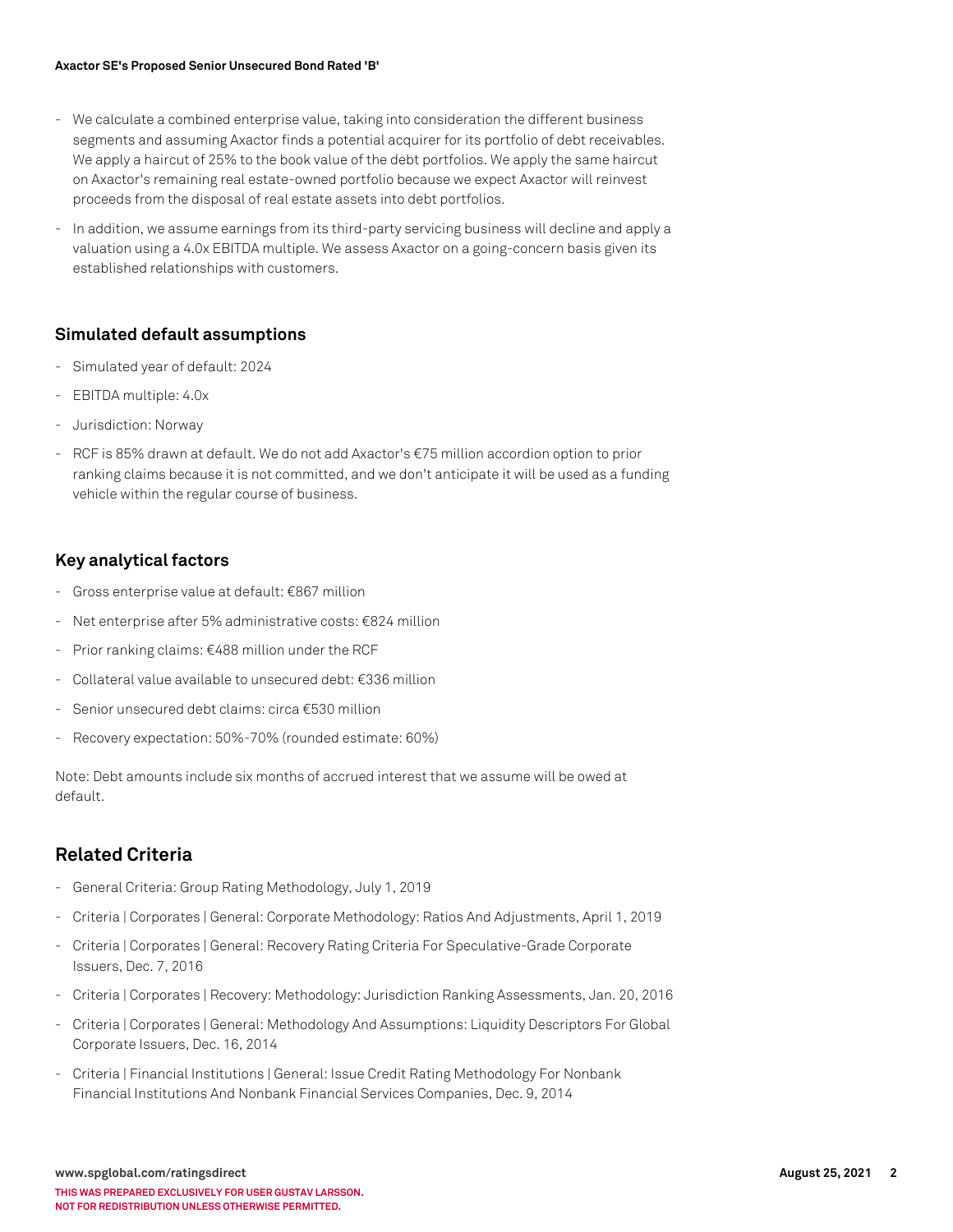- Criteria | Corporates | General: Corporate Methodology, Nov. 19, 2013
- General Criteria: Methodology: Management And Governance Credit Factors For Corporate Entities, Nov. 13, 2012
- General Criteria: Principles Of Credit Ratings, Feb. 16, 2011

## **Related Research**

- Norway-Based Debt Purchaser Axactor Assigned 'B' Rating; Outlook Stable, Aug. 17, 2021
- Europe's Distressed Debt Purchasers Look To Steady The Ship In 2021, Feb. 12, 2021

Certain terms used in this report, particularly certain adjectives used to express our view on rating relevant factors, have specific meanings ascribed to them in our criteria, and should therefore be read in conjunction with such criteria. Please see Ratings Criteria at www.standardandpoors.com for further information. A description of each of S&P Global Ratings' rating categories is contained in "S&P Global Ratings Definitions" at https://www.standardandpoors.com/en\_US/web/guest/article/-/view/sourceId/504352 Complete ratings information is available to subscribers of RatingsDirect at www.capitaliq.com. All ratings affected by this rating action can be found on S&P Global Ratings' public website at www.standardandpoors.com. Use the Ratings search box located in the left column. Alternatively, call one of the following S&P Global Ratings numbers: Client Support Europe (44) 20-7176-7176; London Press Office (44) 20-7176-3605; Paris (33) 1-4420-6708; Frankfurt (49) 69-33-999-225; Stockholm (46) 8-440-5914; or Moscow 7 (495) 783-4009.